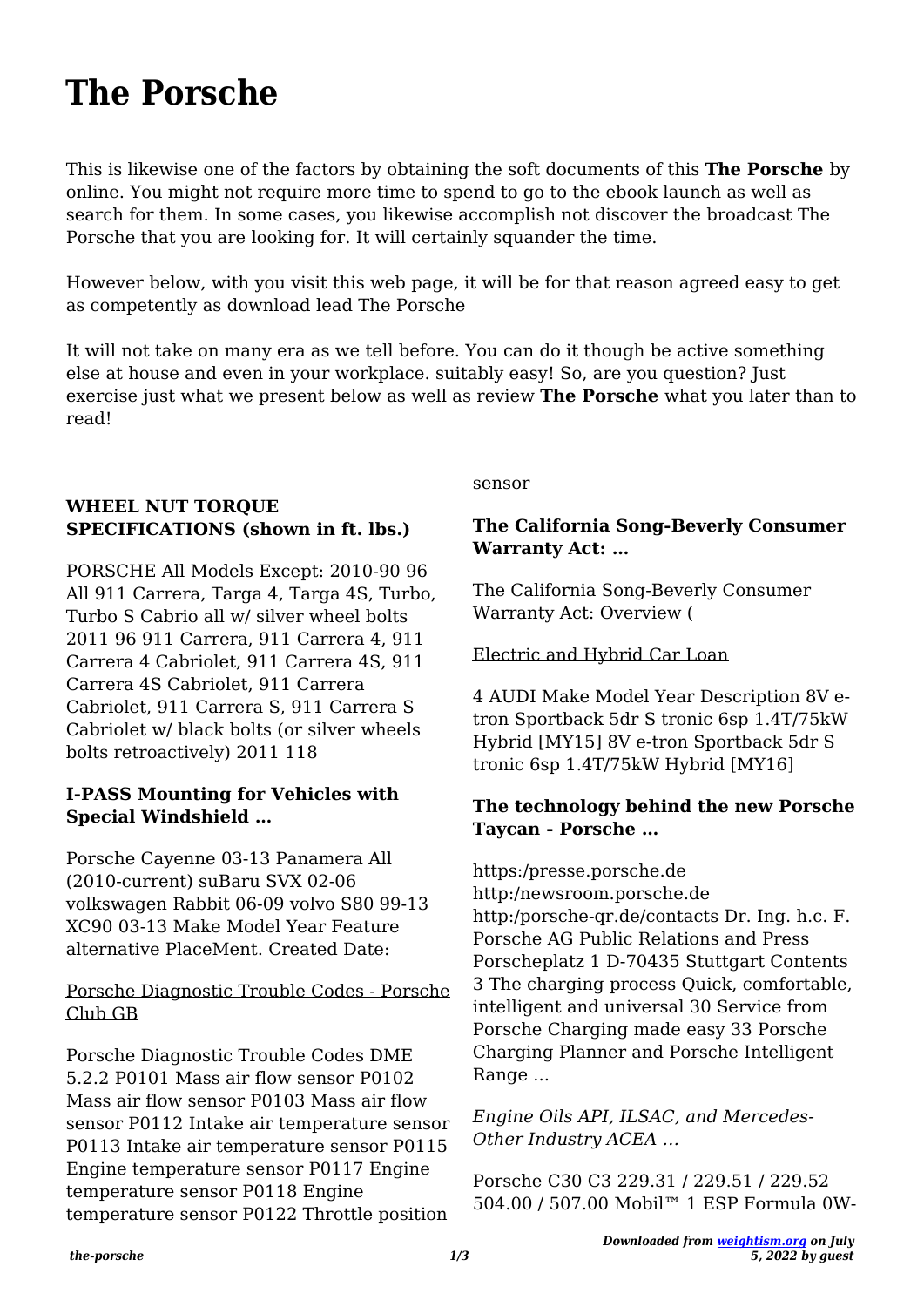40 900 990 Advanced full synthetic formula designed specifically for gasoline and diesel engines with emission systems. Newer Corvettes and Camaros that call for 0W‐ 40 oil. dexos2 Mobil 1™ ESP 5W‐30 800 900

Chevrolet Sports Car Classic Belle Isle Street Course - Detroit, …

May 25, 2022 · Porsche 911 GT3R Michelin Porsche E-10 (B) Ryan Hardwick USA (G) Jan Heylen BEL 17 VasserSullivan Lexus RC F GT3 Michelin Lexus E-10 (G) Jack Hawksworth GBR (?) TBD ? 27 Heart of Racing Team Aston Martin Vantage GT3 Michelin Aston Martin E-10 (S) Roman De Angelis CAN (G) Ross Gunn GBR 32 Team Korthoff Motorsports

# *ポルシェ コネクト*

Porsche Connect **Format Accord to the Connect** よび装備により異なる 場合があります。 登録および有効化 ポルシェ ID での  $\Box \Box \Box$  b My Porsche  $\Box \Box \Box \Box \Box \Box$  E  $\Box \Box \Box \Box \Box \Box \Box$  1.  $\Box$  $\Box$  ID  $\Box$  $\Box$  My Porsche  $\Box$  $\Box$  $\Box$  $\Box$  $\Box$ 

## **Chase Freedom Visa Signature® | Guide To Benefits (PDF)**

Porsche, and Rolls Royce. However, selected models of BMW, Mercedes-Benz, Cadillac, and Lincoln are covered An antique automobile is deined as any vehicle over twenty (20) years old or any vehicle that has not been manufactured for ten (10) years or more. This beneit is provided only for those vans manufactured and

# **[ポルシェ]サービスリセット**

# $\Gamma$ よってリセットの手順が違いますので、以下の表を参考にしてリセットを行って下 nnn

# *CARRERA CUp*

 $\Pi\Pi=\Pi$  HE CARRERA CUp  $\P$ APAN Porsche Carrera(Cup Japan 20221 $\Box$ 5-6 $\Box$   $\Box$ 10 Porsche Carrera(3up Japan 2022 $\sqrt{6}$ |  $\sqrt{7}$   $\sqrt{15}$ **[K]]R]ШТ []]** Fu∥Course 4-ヽⅣheels(5,807m) 2022tst2sl],05

Middle Adulthood: Biosocial, Cognitive,

Psychosocial …

Porsche showroom Middle Adulthood: Biosocial, Cognitive, Psychosocial Development . Changes During Middle Adulthood Agnetha Faltskog of ABBA . Middle Age: Physical Signs • Graying & thinning of hair • Drying & wrinkling of skin • …

## **20211201 2022 WTA-Calendar-Half Column - Women's …**

Porsche Tennis Grand Prix I Stuttgart bettlopen I Berlin - G Rothesay International I Eastbourne - TEB BNP Paribas Tennis Championship Istanbul Istanbul - C Grand Prix Sar La Princesse Lalla Meryem I Rabat - Internationaux de Strasbourg I Strasbourg - C Rothesay Open I Nottingham - G

#### *Posted at: 12:41 Doc No.: 74 - Automobile Club de l'Ouest*

91 WEC PORSCHE GT TEAM DEU M Porsche 911 RSR - 19 Gianmaria Br uni (ITA) P Richard Lietz (AUT) P Frederic Makowiecki (FR A) P 92 WEC PORSCHE GT TEAM DEU M Porsche 911 RSR - 19 Michael Chr istensen (DNK) P Kevin Estre (FRA) P Laurens Vanthoor (BEL) P N° LMGTE Am NAT TYRES CAR MISC Driver #1 Driver #2 Driver #3 23

#### Industry 4.0: Capturing value at scale in discrete manufacturing

Porsche deploys flexible AGV-based assembly line to optimize its electric vehicle production: 28 Closed control loops : through sensor-based in-line quality inspection Ford automates quality control through : camera-based in-line quality inspection 30: Extension of automation to

# **TRANSMISSION LUBRICANT CROSS REFERENCE - Royal Purple**

PORSCHE 000 043 300 38 000 043 304 71 000 043 300 37 Castrol BOT 338 (75W-80) Shell Spirax S5 ATF (75W-90) Burmah